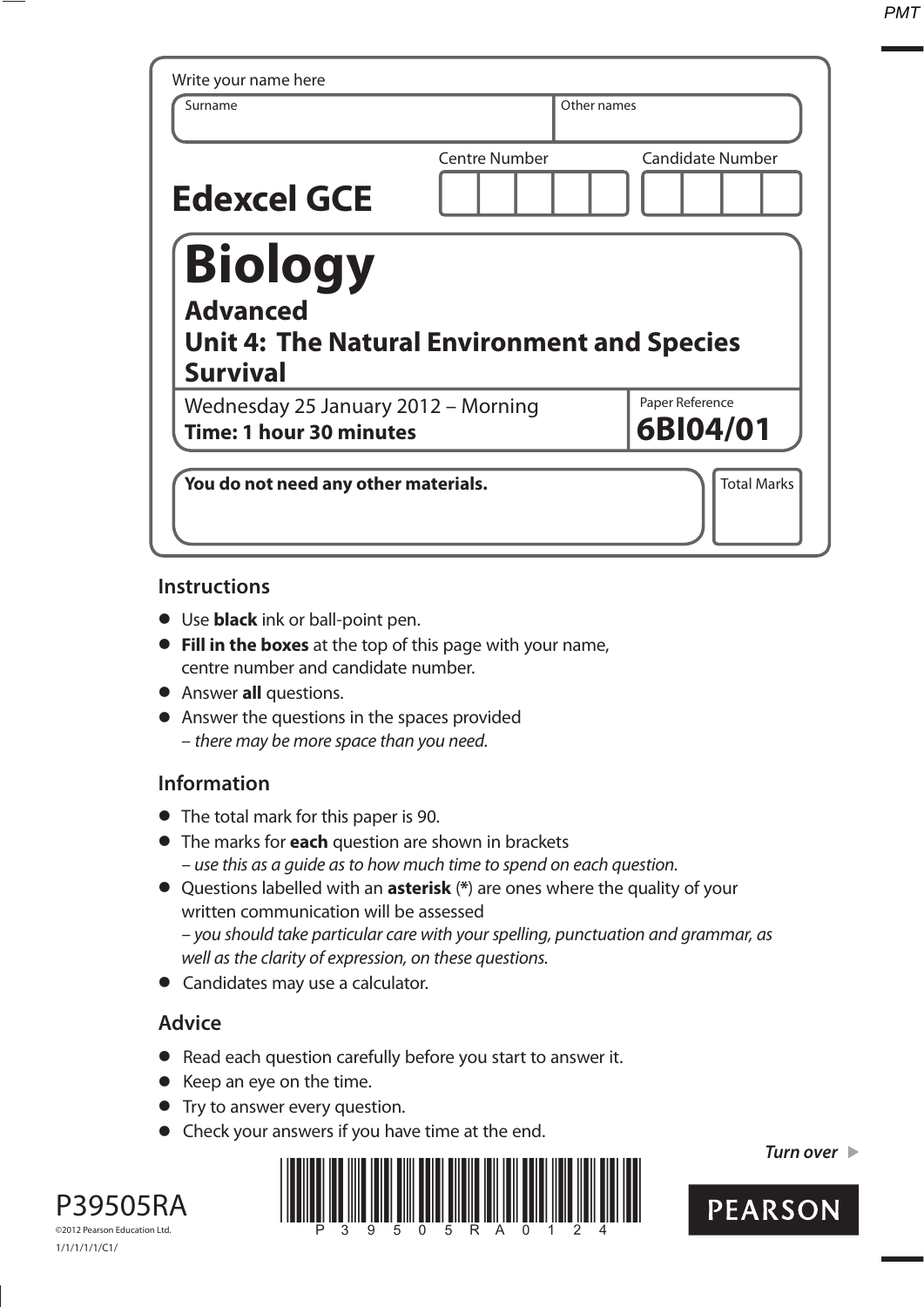**Answer ALL questions. Some questions must be answered with a cross in a box . If you change your mind about an answer, put a line through the box and then mark your new answer with a cross . 1** During DNA profiling, the polymerase chain reaction (PCR) can be used to amplify a sample of DNA. The diagram below shows how substances **X**, **Y** and **Z** are involved in the PCR. It also gives the temperature treatments **T1**, **T2** and **T3** at various stages. The DNA sample is mixed with **X**, **Y** and DNA polymerase. This mixture is placed into a PCR machine. The mixture is treated (**T1)** to separate **Z**. The mixture is treated (**T2**) to allow **X** to attach to **Z**. The mixture is treated (**T3**) to allow DNA polymerase to use **Y** to assemble a complementary **Z**. The cycle of heating and cooling is repeated approximately 30 times.

*PMT*

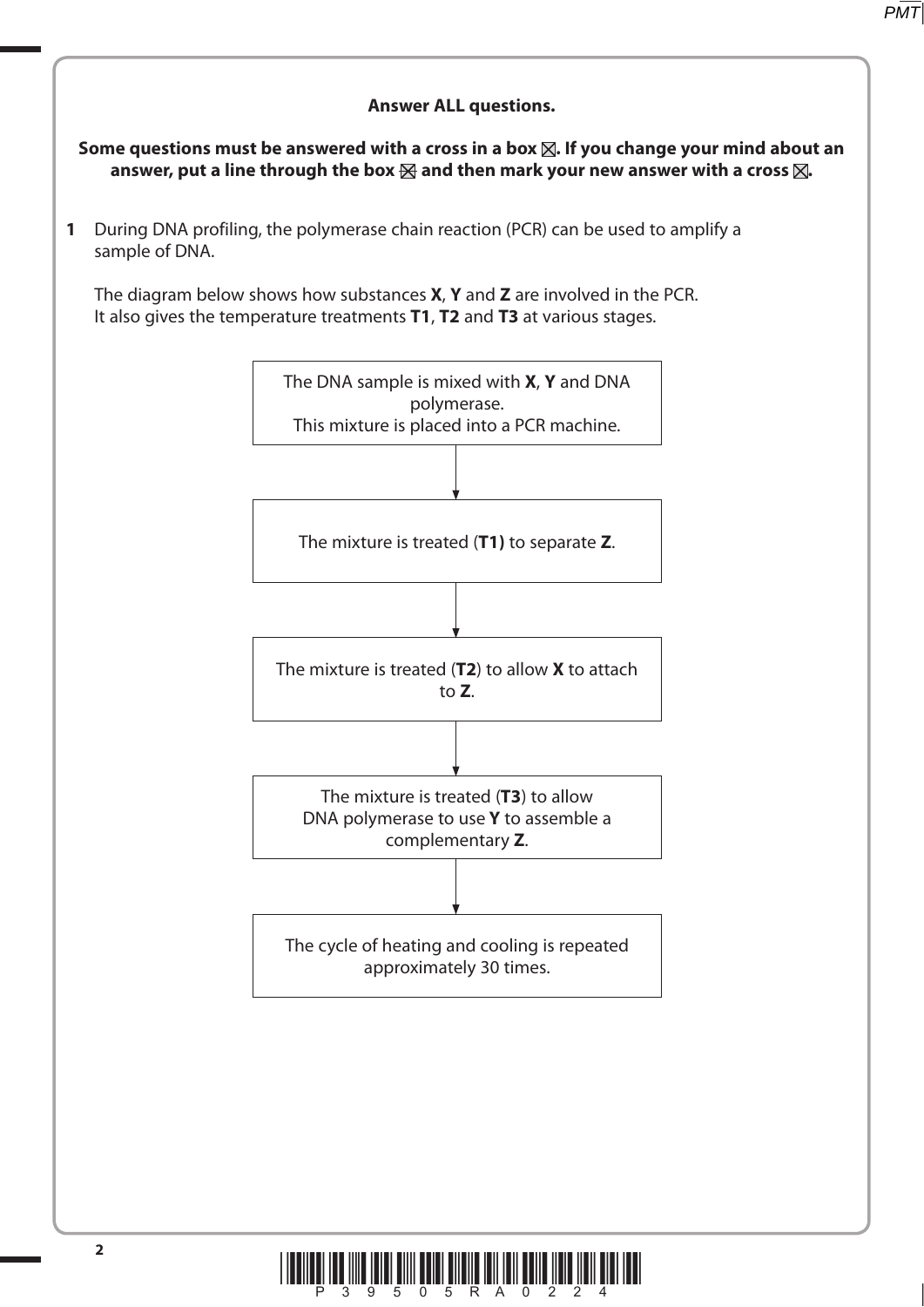*PMT*

ست

i

|                    | (b) Place a cross $\boxtimes$ in the box next to the correct statements for treatments T1, T2 |     |
|--------------------|-----------------------------------------------------------------------------------------------|-----|
| and T3.            |                                                                                               |     |
| (i)                | Treatment T1                                                                                  | (3) |
| X                  | <b>A</b> heated to 90-95 $^{\circ}$ C                                                         |     |
| B<br>$\boxtimes$   | heated to 75 °C                                                                               |     |
| X                  | C cooled to $55-60$ °C                                                                        |     |
| X                  | <b>D</b> cooled to 4 $^{\circ}$ C                                                             |     |
| (ii) Treatment T2  |                                                                                               |     |
| $\mathbb{R}$       | <b>A</b> heated to 90-95 $^{\circ}$ C                                                         |     |
| B<br>$\mathbb{X}$  | heated to 75 °C                                                                               |     |
| $\mathbb{X}$       | C cooled to $55-60$ °C                                                                        |     |
| ÞЗ                 | <b>D</b> cooled to 4 $^{\circ}$ C                                                             |     |
| (iii) Treatment T3 |                                                                                               |     |
| $\boxtimes$<br>A   | heated to 90-95 °C                                                                            |     |
| B<br>$\times$      | heated to 75 °C                                                                               |     |
| $\times$           | C cooled to $55-60$ °C                                                                        |     |
| $\boxtimes$        | <b>D</b> cooled to 4 $^{\circ}$ C                                                             |     |
|                    |                                                                                               |     |
|                    |                                                                                               |     |
|                    |                                                                                               |     |
|                    |                                                                                               |     |
|                    |                                                                                               |     |

–



**3**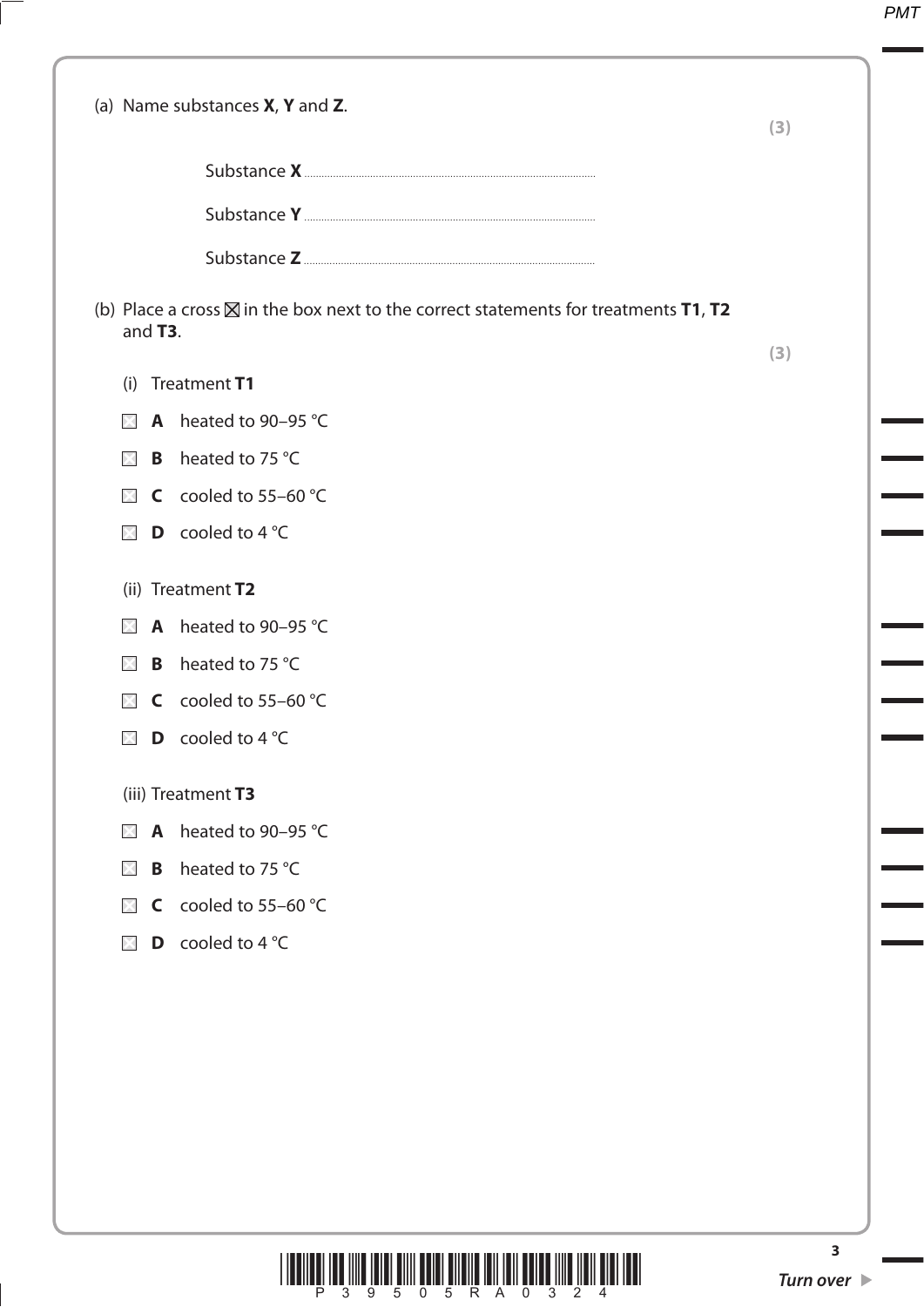| (i) DNA polymerase from human sources is not suitable for use in a PCR<br>machine. |     |
|------------------------------------------------------------------------------------|-----|
|                                                                                    | (2) |
|                                                                                    |     |
|                                                                                    |     |
|                                                                                    |     |
|                                                                                    |     |
|                                                                                    |     |
| (ii) Species of plants cannot be identified from woody (xylem) material using PCR  |     |
| and DNA profiling.                                                                 |     |
|                                                                                    | (2) |
|                                                                                    |     |
|                                                                                    |     |
|                                                                                    |     |
|                                                                                    |     |
|                                                                                    |     |
| (Total for Question 1 = 10 marks)                                                  |     |
|                                                                                    |     |
|                                                                                    |     |
|                                                                                    |     |
|                                                                                    |     |
|                                                                                    |     |
|                                                                                    |     |
|                                                                                    |     |
|                                                                                    |     |
|                                                                                    |     |
|                                                                                    |     |
|                                                                                    |     |
|                                                                                    |     |
|                                                                                    |     |
|                                                                                    |     |
|                                                                                    |     |
|                                                                                    |     |
|                                                                                    |     |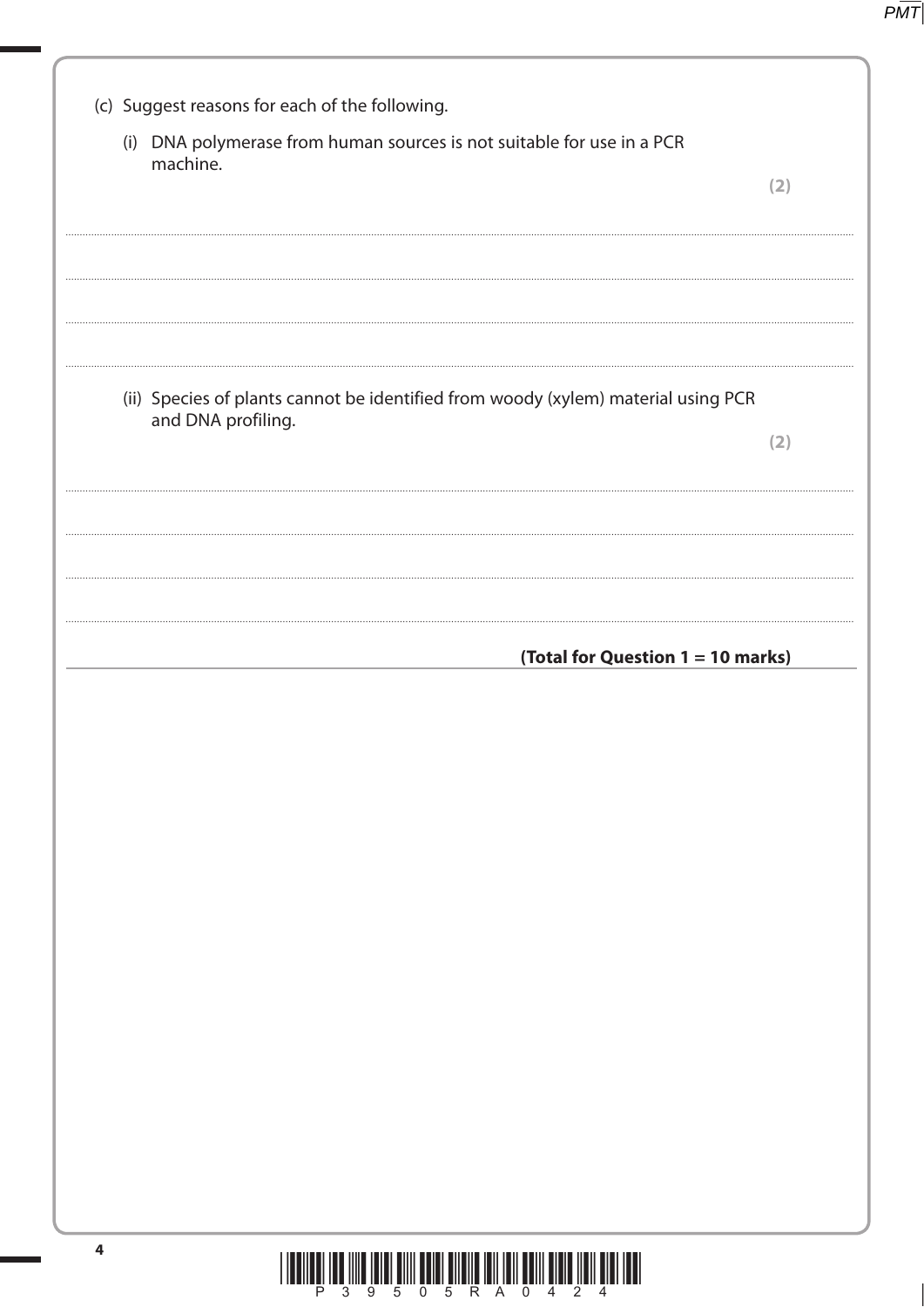

 $\frac{1}{2}$   $\frac{1}{2}$   $\frac{1}{2}$   $\frac{1}{3}$   $\frac{1}{9}$   $\frac{1}{5}$   $\frac{1}{0}$   $\frac{1}{5}$   $\frac{1}{10}$   $\frac{1}{10}$   $\frac{1}{10}$   $\frac{1}{10}$   $\frac{1}{10}$   $\frac{1}{10}$   $\frac{1}{10}$   $\frac{1}{10}$   $\frac{1}{10}$   $\frac{1}{10}$   $\frac{1}{10}$   $\frac{1}{10}$   $\frac{1}{10}$ 

**BLANK PAGE**

-

**5**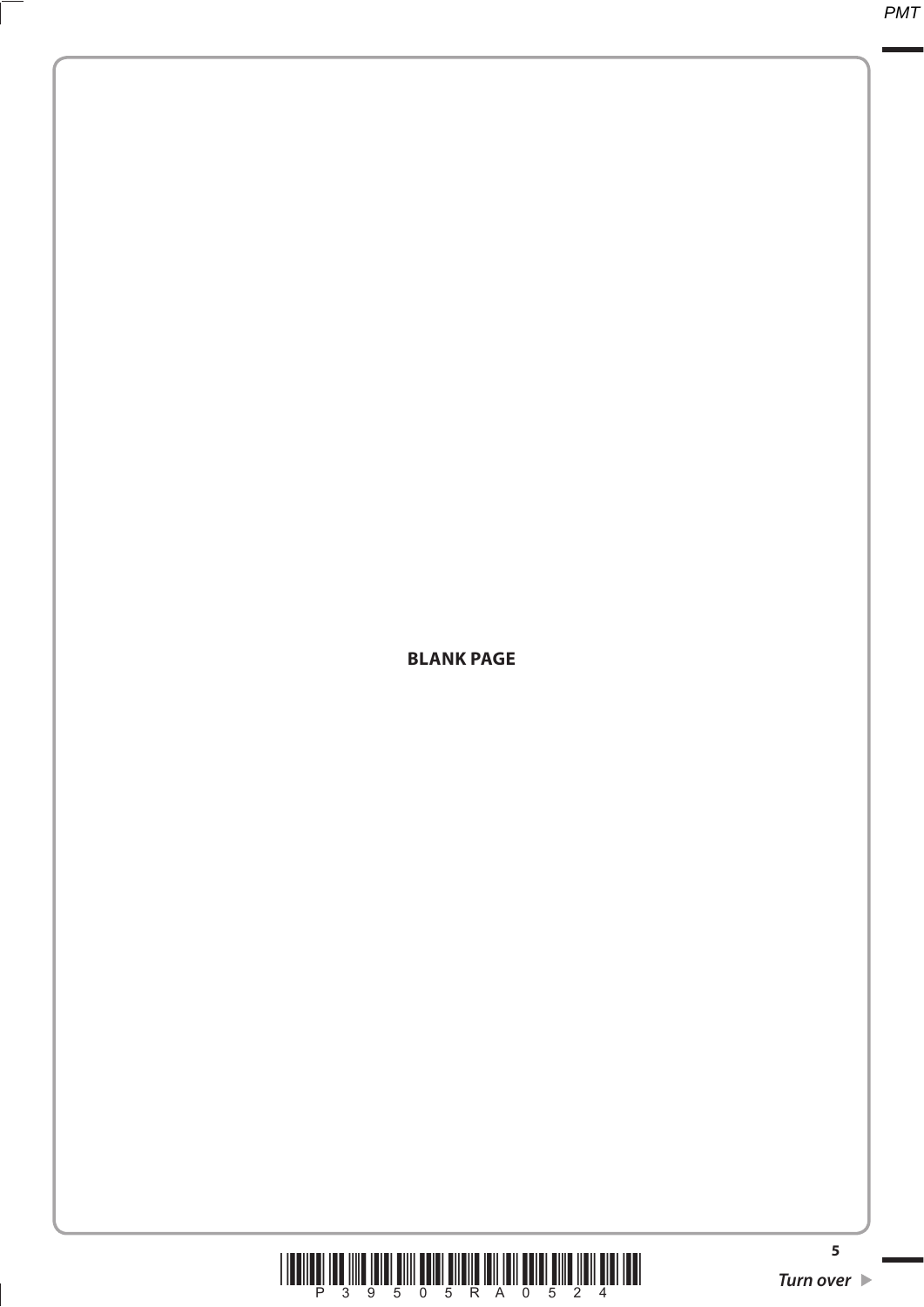

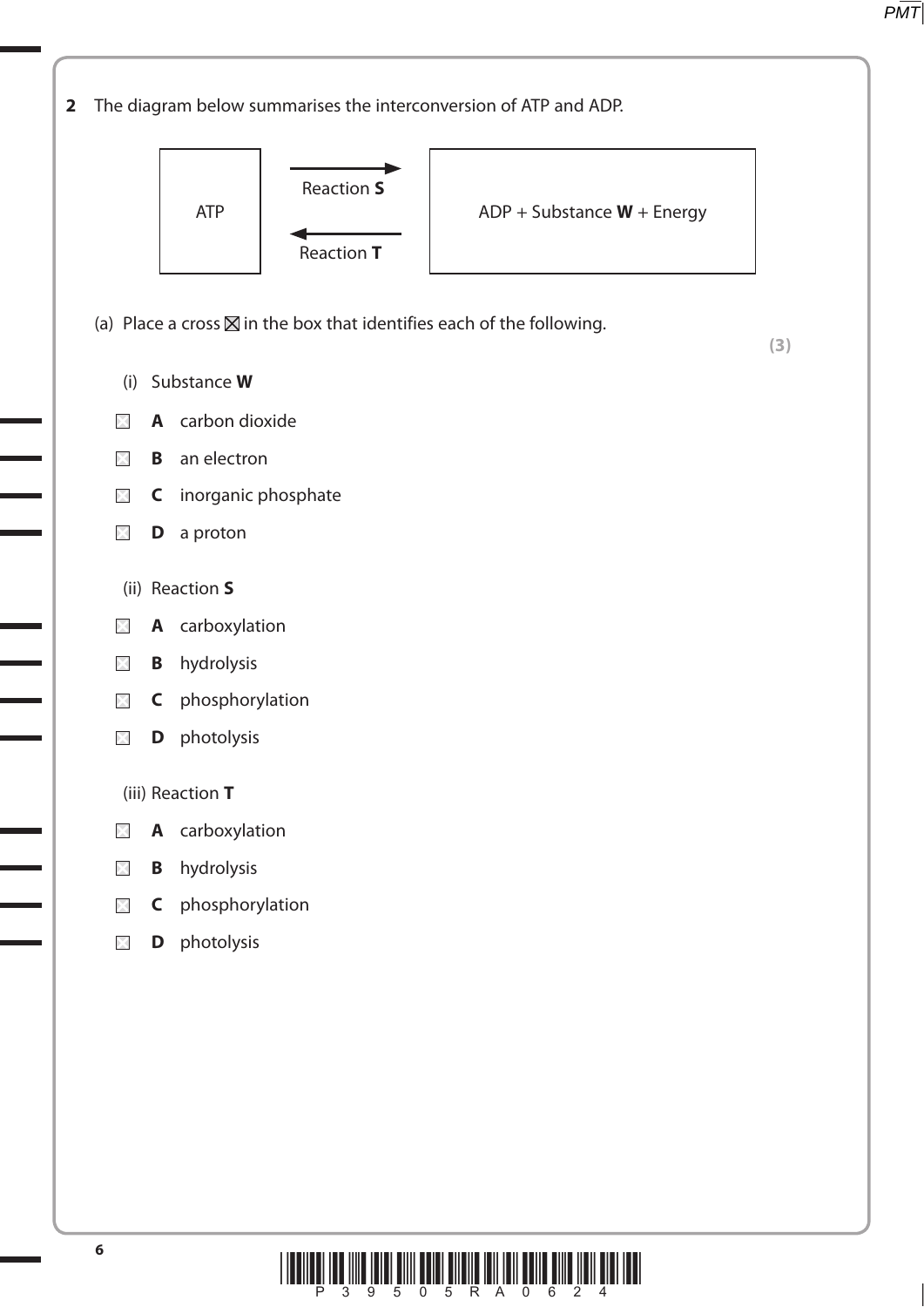| Describe the structures in a chloroplast that are involved in this reaction.                                                                                         | (3) |
|----------------------------------------------------------------------------------------------------------------------------------------------------------------------|-----|
|                                                                                                                                                                      |     |
|                                                                                                                                                                      |     |
|                                                                                                                                                                      |     |
|                                                                                                                                                                      |     |
| (c) The energy released by reaction S is used to form GALP<br>(glyceraldehyde 3-phosphate) during the Calvin cycle.<br>Plant cell walls contain cellulose molecules. |     |
| Suggest how GALP may be used to synthesise cellulose.                                                                                                                | (5) |
|                                                                                                                                                                      |     |
|                                                                                                                                                                      |     |
|                                                                                                                                                                      |     |
|                                                                                                                                                                      |     |
|                                                                                                                                                                      |     |
|                                                                                                                                                                      |     |
|                                                                                                                                                                      |     |

-

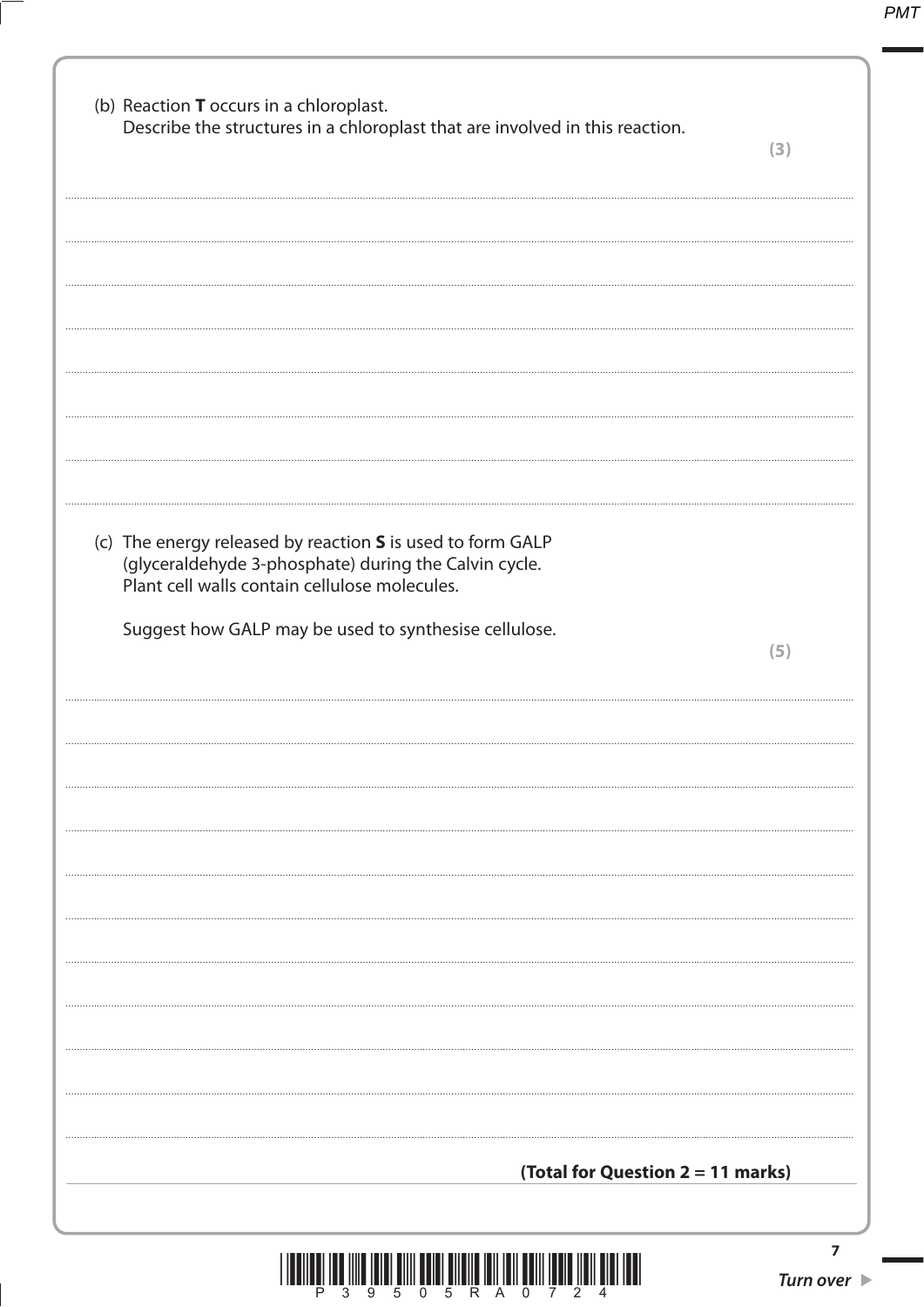**3** If a tree trunk is cut across horizontally, growth rings can be seen in the cut surface. The most significant factor that affects the formation of growth rings is environmental temperature. In regions where there is an annual cycle of seasonal temperature

changes, it is possible to estimate the year in which a particular ring was formed.

In Nepal, there is an annual seasonal cycle of three distinct periods that is shown in the table below.

| <b>Period</b>  | <b>Months</b>      | <b>Description</b>                                       |
|----------------|--------------------|----------------------------------------------------------|
| Pre-monsoon    | February to June   | Relatively warm temperature, greater than 15 $\degree$ C |
| <b>Monsoon</b> | July to September  | Heavy rainfall                                           |
| Post-monsoon   | October to January | Relatively cool, usually less than 12 $°C$               |

Data from growth ring studies and other sources have been used to estimate the changes in environmental temperature in Nepal during the past 400 years.

The estimated temperatures for the pre-monsoon and post-monsoon periods are shown in the graphs below.



\*P30505RA0825RA0825RA0825RA0825RA0825RA0825RA0825RA0825RA0825 3 9 5 0 5 R A 0 8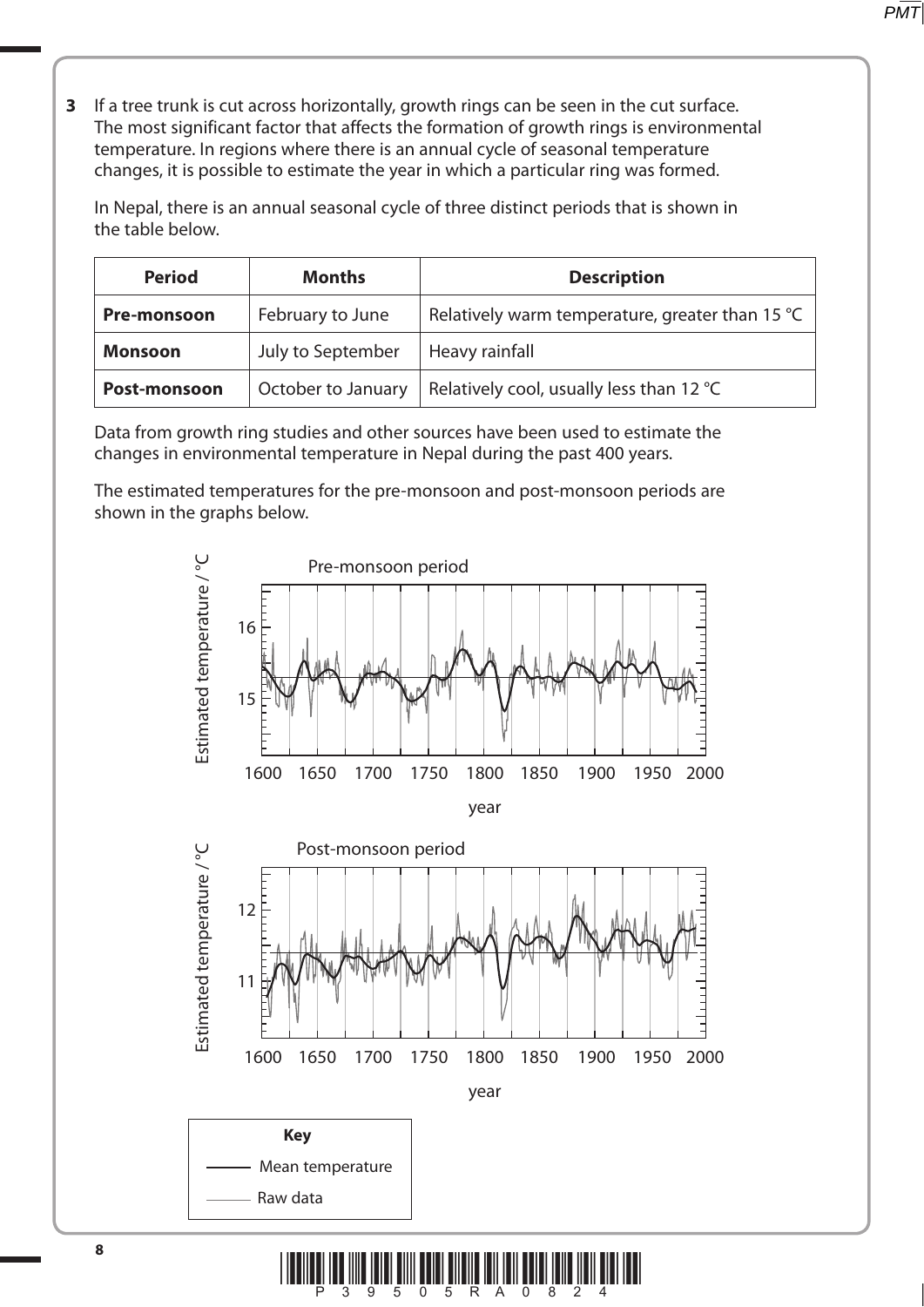**PMT** 

| (c) (i) Suggest how scientists could use these data to predict future climate change.   | (3) |
|-----------------------------------------------------------------------------------------|-----|
|                                                                                         |     |
|                                                                                         |     |
|                                                                                         |     |
| pre-monsoon and the post-monsoon periods from 1600 to 2000.                             | (3) |
| D ethnobiology<br>(b) Compare the changes in mean environmental temperature between the |     |
| <b>B</b> dendrochronology<br>$\times$<br><b>C</b> ecology                               |     |
| A climatology                                                                           |     |
|                                                                                         | (1) |

 $\overline{\phantom{a}}$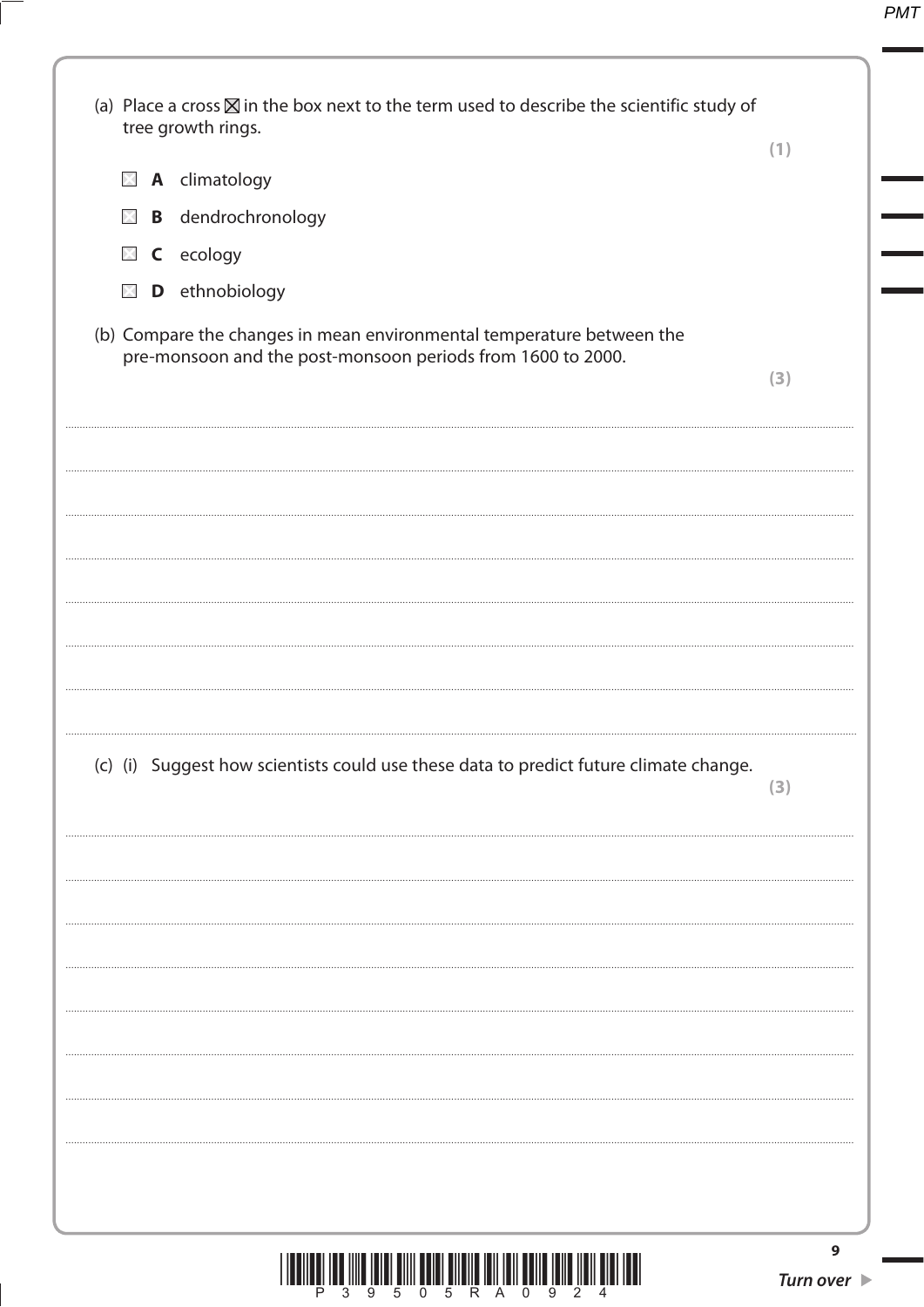(ii) Suggest why some scientists may not be convinced that these data can be used to predict future climate change.  $(3)$ (d) Suggest one source of evidence, apart from growth ring studies, that could be used to estimate changes in mean environmental temperature in Nepal during the past 400 years.  $(1)$ (Total for Question  $3 = 11$  marks)  $10$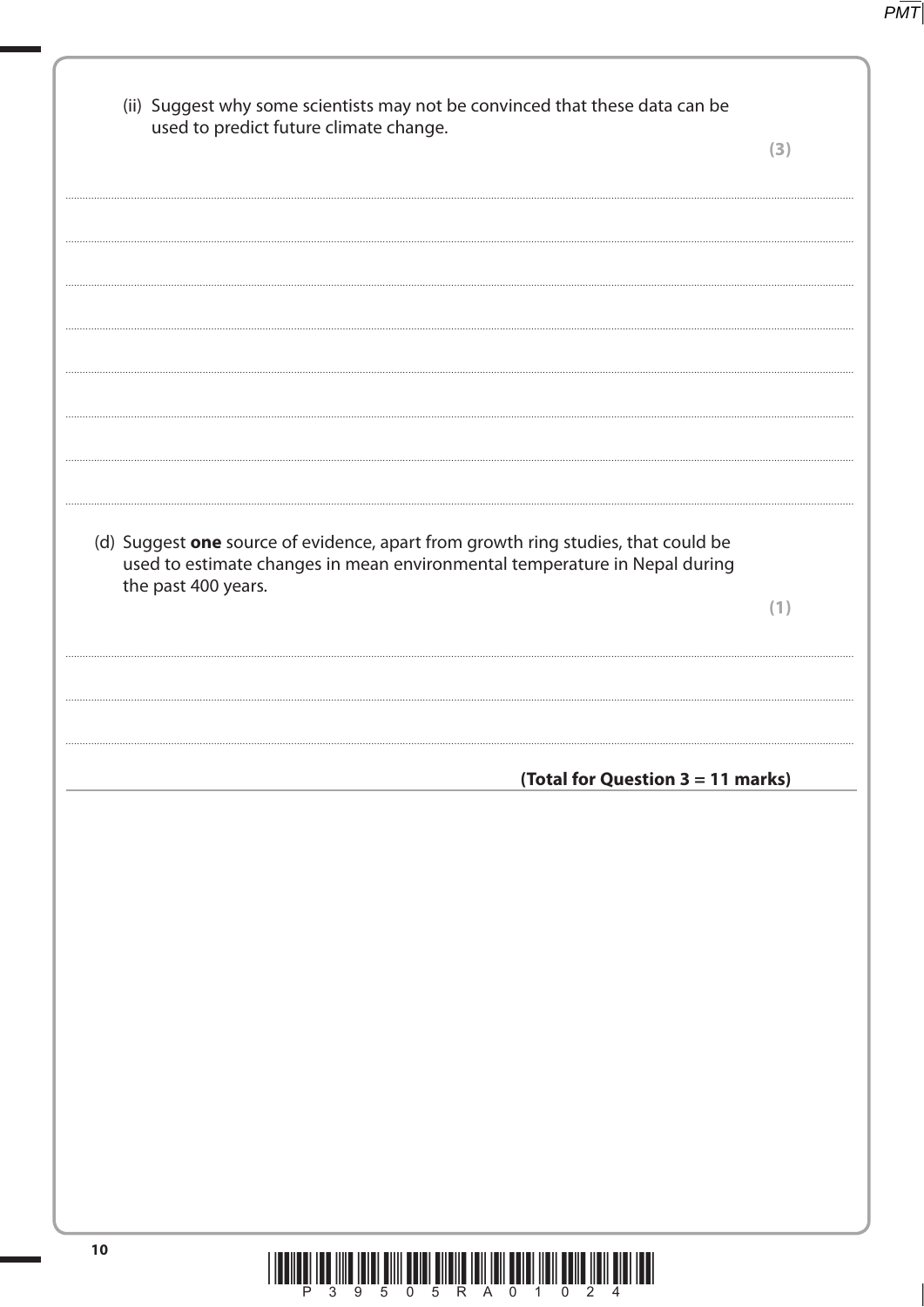**4** Nuthatches are small, colourful birds belonging to the genus, Sitta. Many varieties of the species Sitta europaea (European nuthatch) can be found throughout mainland Europe.

These varieties form overlapping populations in different regions. These birds eat small invertebrates, living in tree bark, throughout the year.



European nuthatch. Magnification x0.5 Leslie J Borg/Science Photo Library

However, in the colder mountain forests on the island of Corsica, a small population of approximately 2500 pairs of nuthatches can be found. These birds are classified as the species Sitta whiteheadi (Corsican nuthatch). For most of the year, they feed on pine seeds. During the summer breeding season they also feed on small invertebrates.

Members of the two species, S. europaea and S. whiteheadi, are so similar in appearance and behaviour that they can usually only be distinguished by expert observation and research.

(a) Place a cross  $\boxtimes$  in the box next to the best definition of a species.

**(1)**

- **A** individuals can interbreed to produce fertile offspring
- **B** individuals can interbreed to produce hybrid offspring
- **C** individuals can interbreed to produce sterile offspring
- **D** individuals can interbreed to produce viable offspring

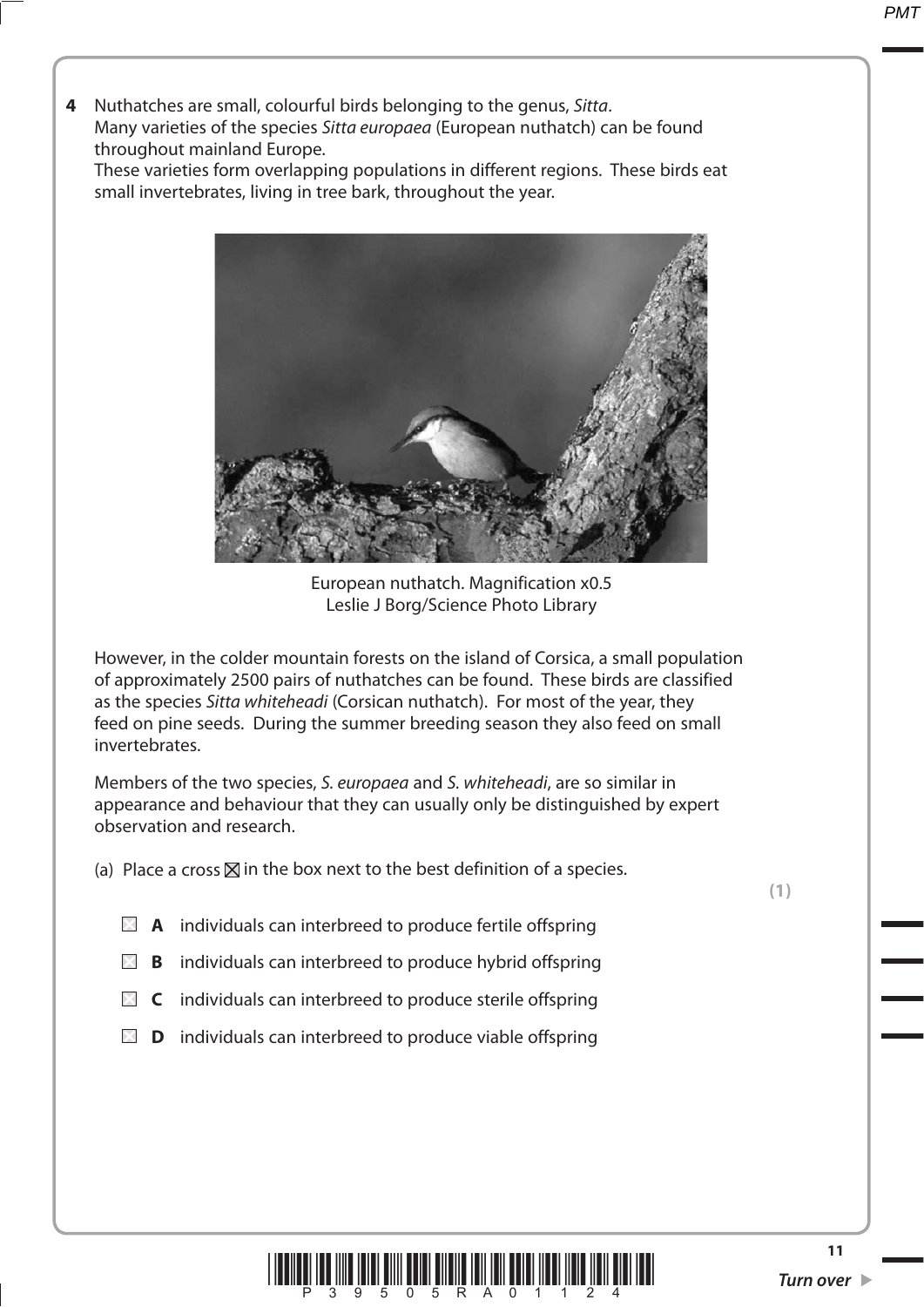| regions of the island of Corsica.                                                                                                                           | (5) |
|-------------------------------------------------------------------------------------------------------------------------------------------------------------|-----|
|                                                                                                                                                             |     |
|                                                                                                                                                             |     |
|                                                                                                                                                             |     |
|                                                                                                                                                             |     |
|                                                                                                                                                             |     |
|                                                                                                                                                             |     |
|                                                                                                                                                             |     |
|                                                                                                                                                             |     |
|                                                                                                                                                             |     |
|                                                                                                                                                             |     |
|                                                                                                                                                             |     |
|                                                                                                                                                             |     |
|                                                                                                                                                             |     |
|                                                                                                                                                             |     |
|                                                                                                                                                             |     |
|                                                                                                                                                             |     |
|                                                                                                                                                             |     |
| (c) (i) Suggest how environmental changes, such as those caused by global<br>warming, are more likely to cause extinction of S. whiteheadi than S.europaea. | (2) |
|                                                                                                                                                             |     |
|                                                                                                                                                             |     |
|                                                                                                                                                             |     |
|                                                                                                                                                             |     |
|                                                                                                                                                             |     |
|                                                                                                                                                             |     |
|                                                                                                                                                             |     |
|                                                                                                                                                             |     |
|                                                                                                                                                             |     |
|                                                                                                                                                             |     |
|                                                                                                                                                             |     |
|                                                                                                                                                             |     |
|                                                                                                                                                             |     |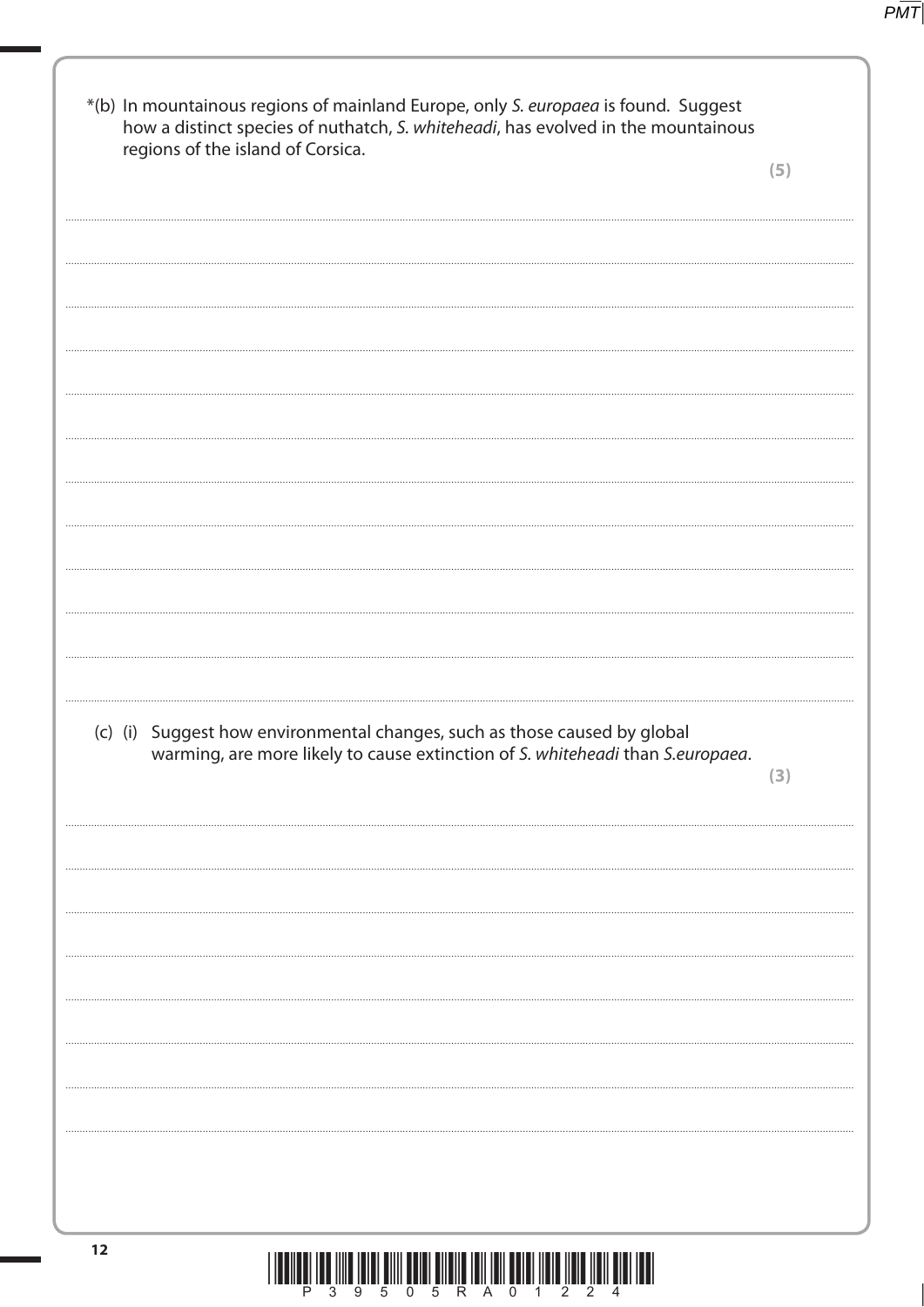| (ii) Suggest why S. whiteheadi might be able to survive an environmental change<br>such as global warming. | (2) |
|------------------------------------------------------------------------------------------------------------|-----|
|                                                                                                            |     |
| (d) Explain how the work of zoos could be important to the survival of S. whiteheadi.                      | (2) |
| (Total for Question 4 = 13 marks)                                                                          |     |
|                                                                                                            |     |
|                                                                                                            |     |
|                                                                                                            |     |
|                                                                                                            |     |
|                                                                                                            |     |

–



 $13$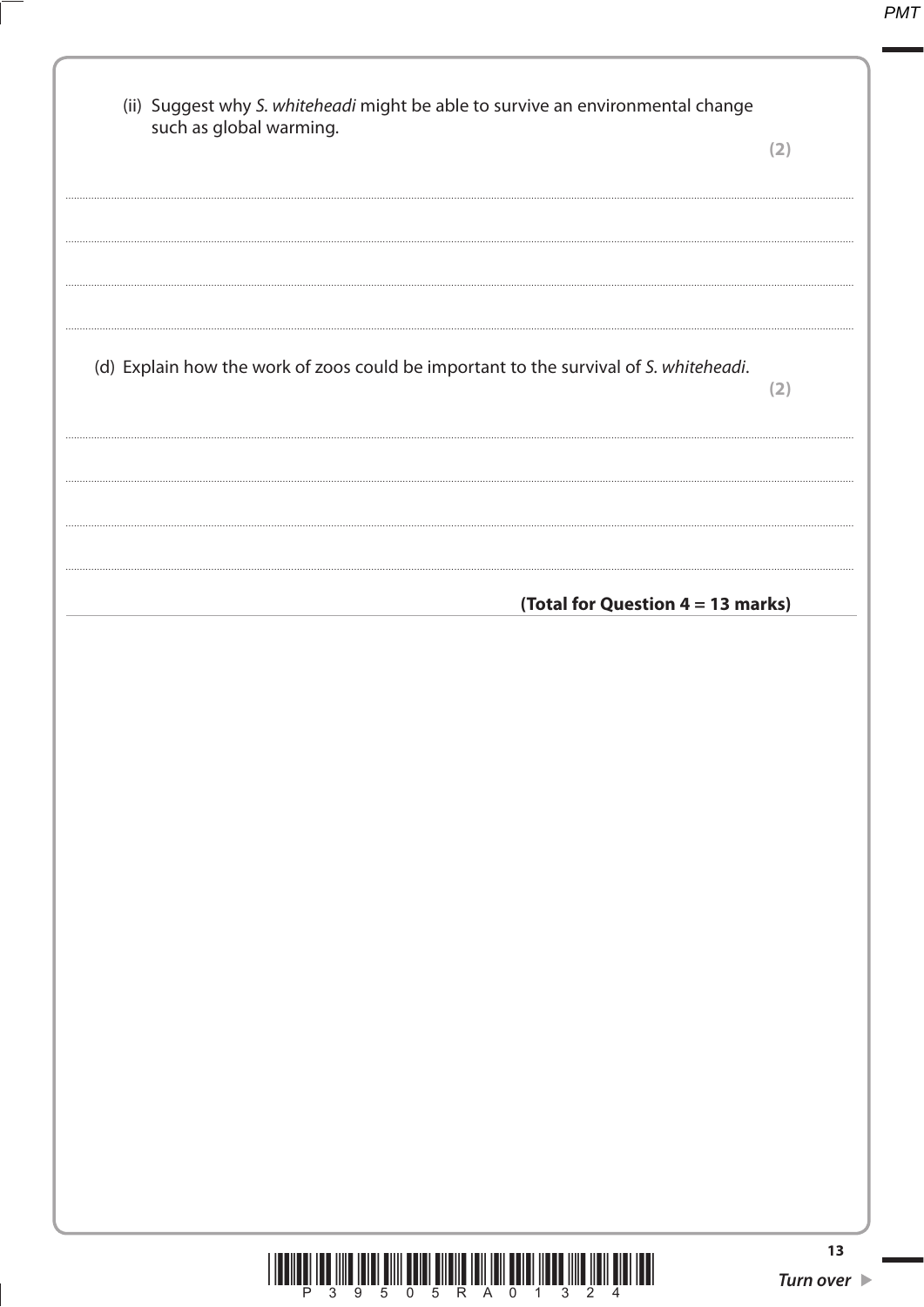## **5** (a) The table below gives some of the features of bacteria and viruses.

Place **one** tick  $(\checkmark)$  in each row to indicate whether the feature is found in bacteria only, viruses only or both bacteria and viruses.

**(3)**

|                |                      | <b>Found in</b>     |                                     |
|----------------|----------------------|---------------------|-------------------------------------|
| <b>Feature</b> | <b>Bacteria only</b> | <b>Viruses only</b> | <b>Both bacteria and</b><br>viruses |
| Nucleic acid   |                      |                     |                                     |
| Cytoplasm      |                      |                     |                                     |
| Protein capsid |                      |                     |                                     |

(b) In human populations, the bacterium, Helicobacter pylori, is associated with the development of severe chronic atrophic gastritis (SCAG) in the stomach. SCAG is the first step that can lead to the most common form of stomach cancer.

The table below shows the reported new cases of stomach cancer in 2006 in the UK.

The mean rate of stomach acid secretion for each age group is also shown.

| Age group<br>/ years | <b>Mean acid secretion</b><br>/ mg hour <sup>-1</sup> | <b>New cases of</b><br>stomach cancer |
|----------------------|-------------------------------------------------------|---------------------------------------|
| $11 - 15$            | 170                                                   | 0                                     |
| $16 - 20$            | 160                                                   | $\overline{0}$                        |
| $21 - 25$            | 150                                                   | $\mathbf 0$                           |
| $26 - 30$            | 120                                                   | $\overline{0}$                        |
| $31 - 35$            | 100                                                   | $\overline{4}$                        |
| $36 - 40$            | 90                                                    | 10                                    |
| $41 - 45$            | 60                                                    | 55                                    |
| $46 - 50$            | 60                                                    | 95                                    |
| $51 - 55$            | 60                                                    | 183                                   |
| $56 - 60$            | 50                                                    | 263                                   |
| $61 - 65$            | 40                                                    | 424                                   |
| $66 - 70$            | 40                                                    | 633                                   |

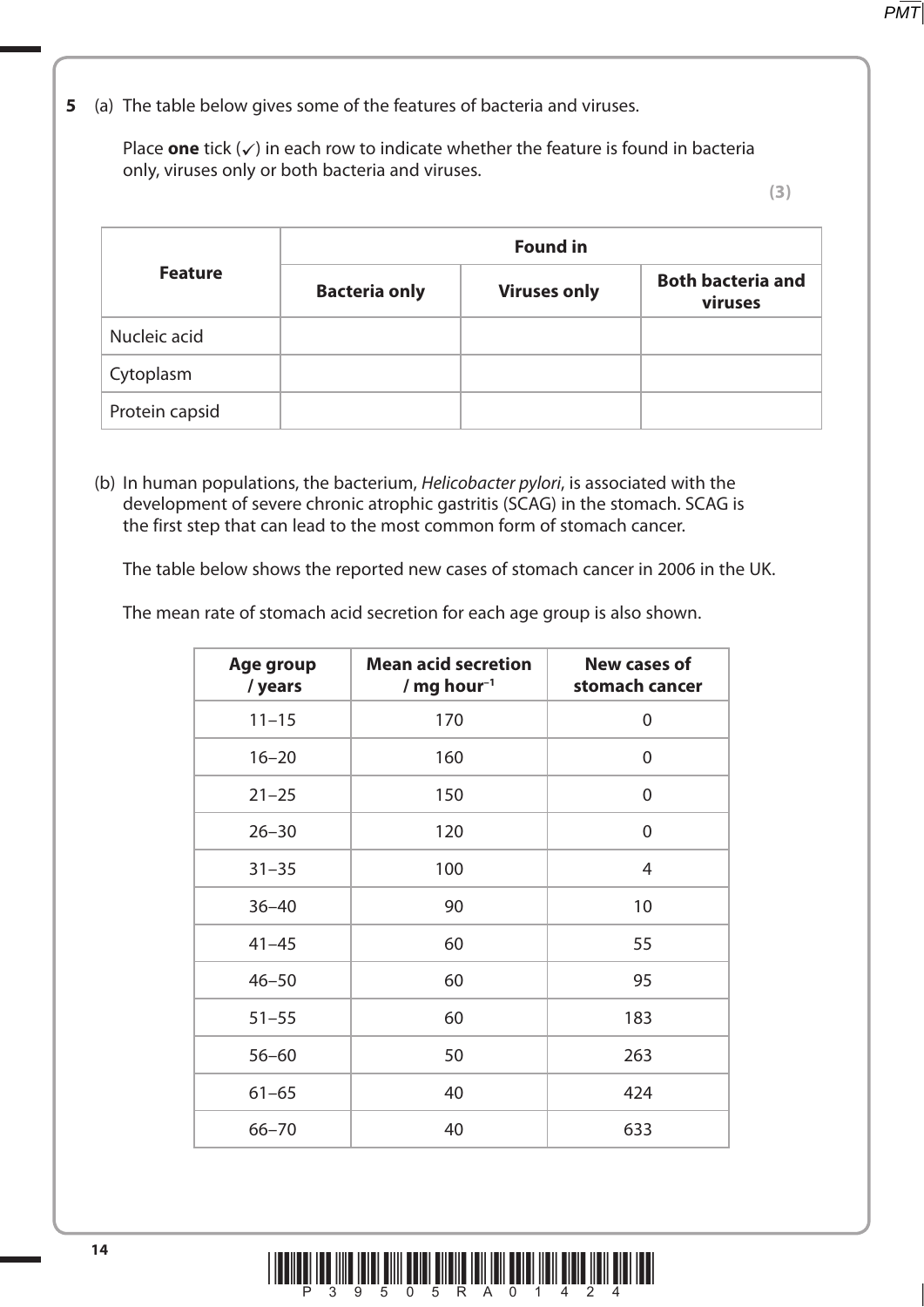(i) Suggest why patients with SCAG may be given antibiotics as part of their treatment.  $(2)$ \*(ii) Using the information about SCAG and the data, describe and suggest explanations for the trends shown in the table.  $(5)$ (Total for Question 5 = 10 marks)

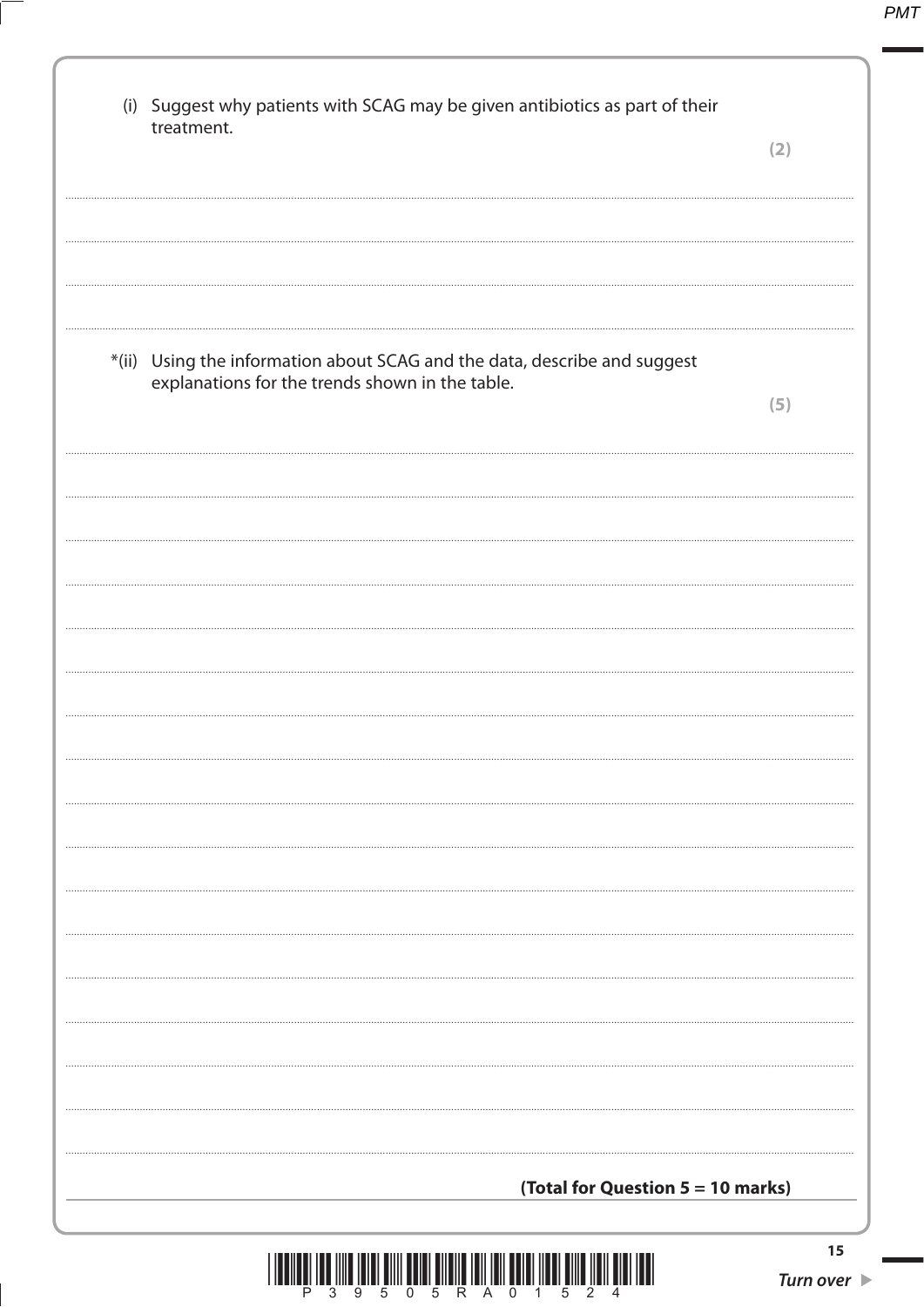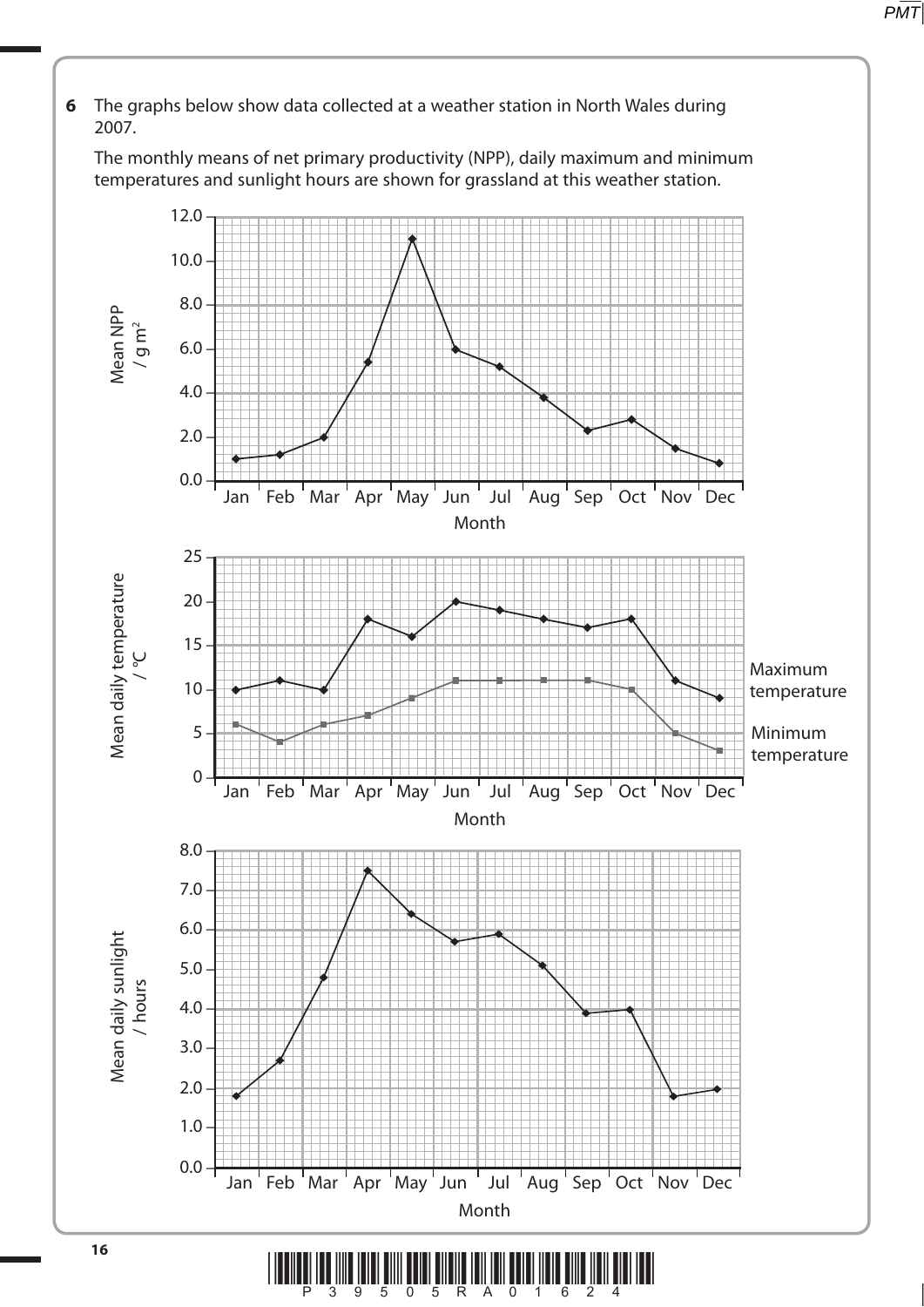| (a) (i) Explain what is meant by the term net primary productivity.                    | (2) |
|----------------------------------------------------------------------------------------|-----|
|                                                                                        |     |
|                                                                                        |     |
|                                                                                        |     |
|                                                                                        |     |
| (ii) Calculate the overall percentage increase in the mean NPP from January to<br>May. | (3) |
|                                                                                        |     |
|                                                                                        |     |
|                                                                                        |     |
|                                                                                        |     |
|                                                                                        |     |
|                                                                                        |     |
|                                                                                        |     |
|                                                                                        | (2) |
| (b) Suggest why an increase in temperature may cause an increase in NPP.               |     |
|                                                                                        |     |
|                                                                                        |     |
|                                                                                        |     |
|                                                                                        |     |
|                                                                                        |     |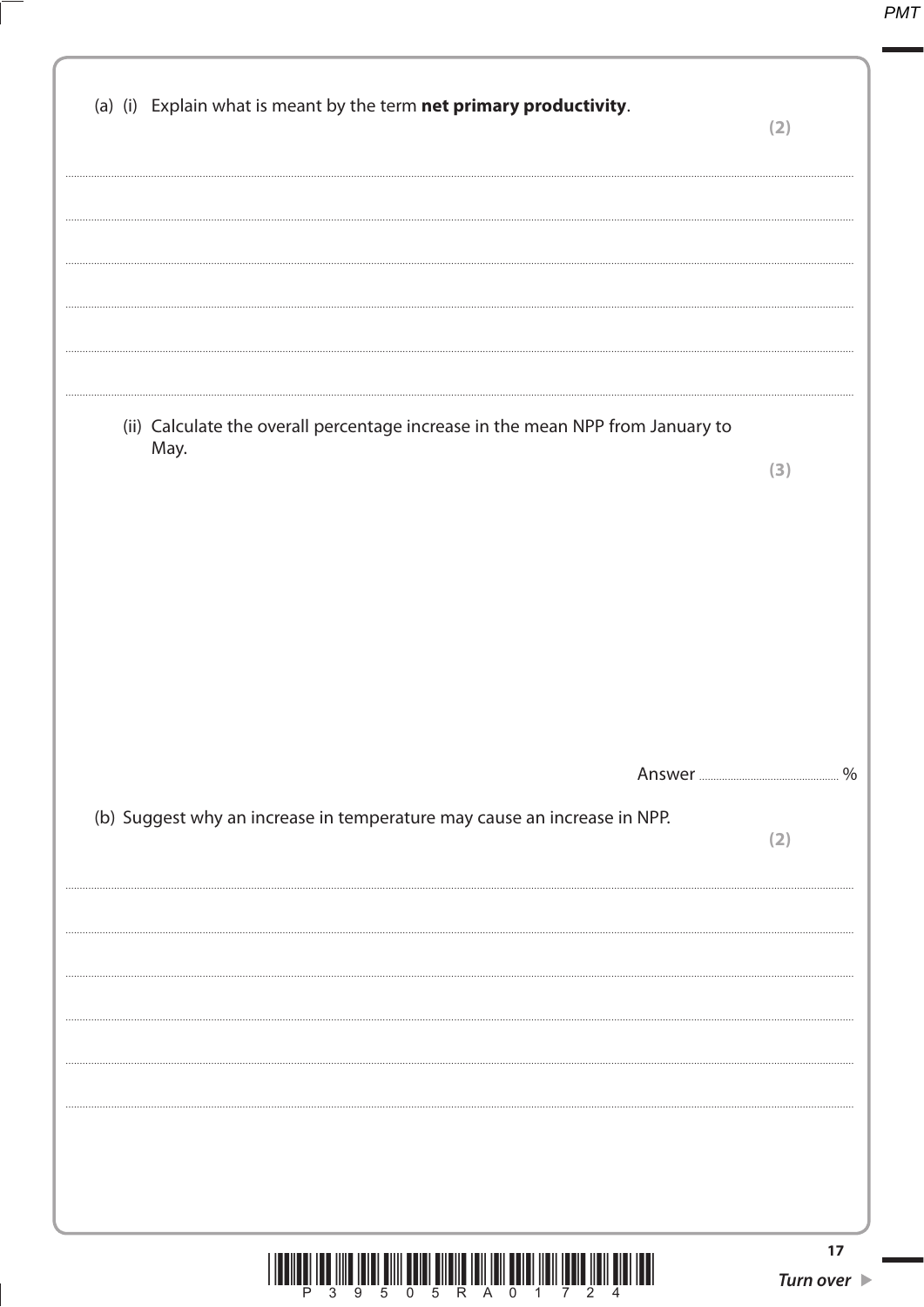| temperature and hours of sunlight on NPP in this grassland. |                                                                      | (4)                               |
|-------------------------------------------------------------|----------------------------------------------------------------------|-----------------------------------|
|                                                             |                                                                      |                                   |
|                                                             |                                                                      |                                   |
|                                                             |                                                                      |                                   |
|                                                             |                                                                      |                                   |
|                                                             |                                                                      |                                   |
|                                                             |                                                                      |                                   |
|                                                             |                                                                      |                                   |
|                                                             |                                                                      |                                   |
|                                                             |                                                                      |                                   |
|                                                             |                                                                      |                                   |
|                                                             |                                                                      |                                   |
|                                                             |                                                                      |                                   |
|                                                             |                                                                      |                                   |
|                                                             |                                                                      |                                   |
|                                                             |                                                                      |                                   |
|                                                             |                                                                      |                                   |
| (d) Temperature and hours of sunlight are abiotic factors.  | Suggest two biotic factors that may influence NPP in this grassland. |                                   |
|                                                             |                                                                      |                                   |
|                                                             |                                                                      |                                   |
|                                                             |                                                                      |                                   |
|                                                             |                                                                      |                                   |
|                                                             |                                                                      |                                   |
|                                                             |                                                                      | (Total for Question 6 = 13 marks) |
|                                                             |                                                                      |                                   |
|                                                             |                                                                      |                                   |
|                                                             |                                                                      |                                   |
|                                                             |                                                                      |                                   |
|                                                             |                                                                      |                                   |
|                                                             |                                                                      |                                   |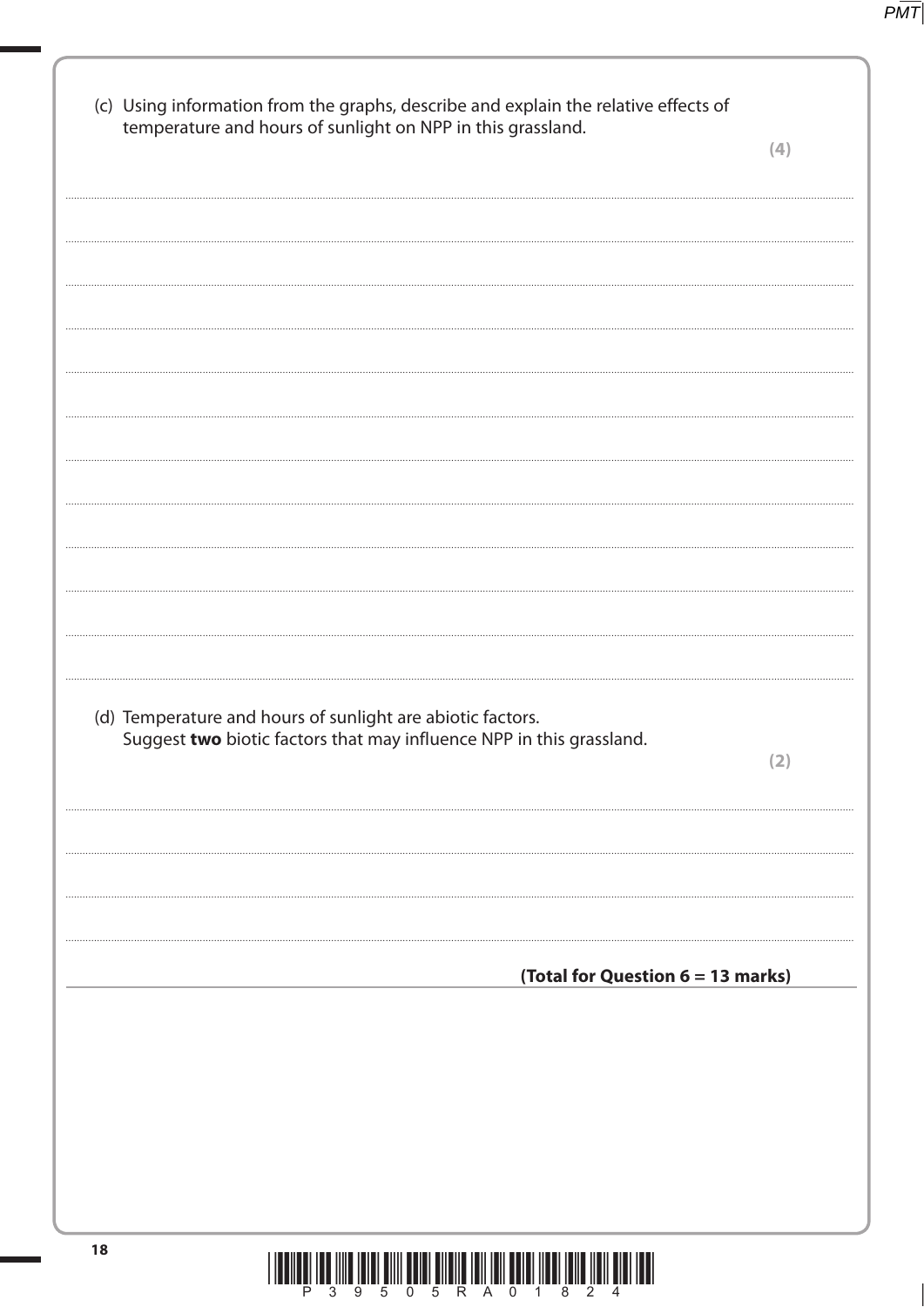**BLANK PAGE**

-

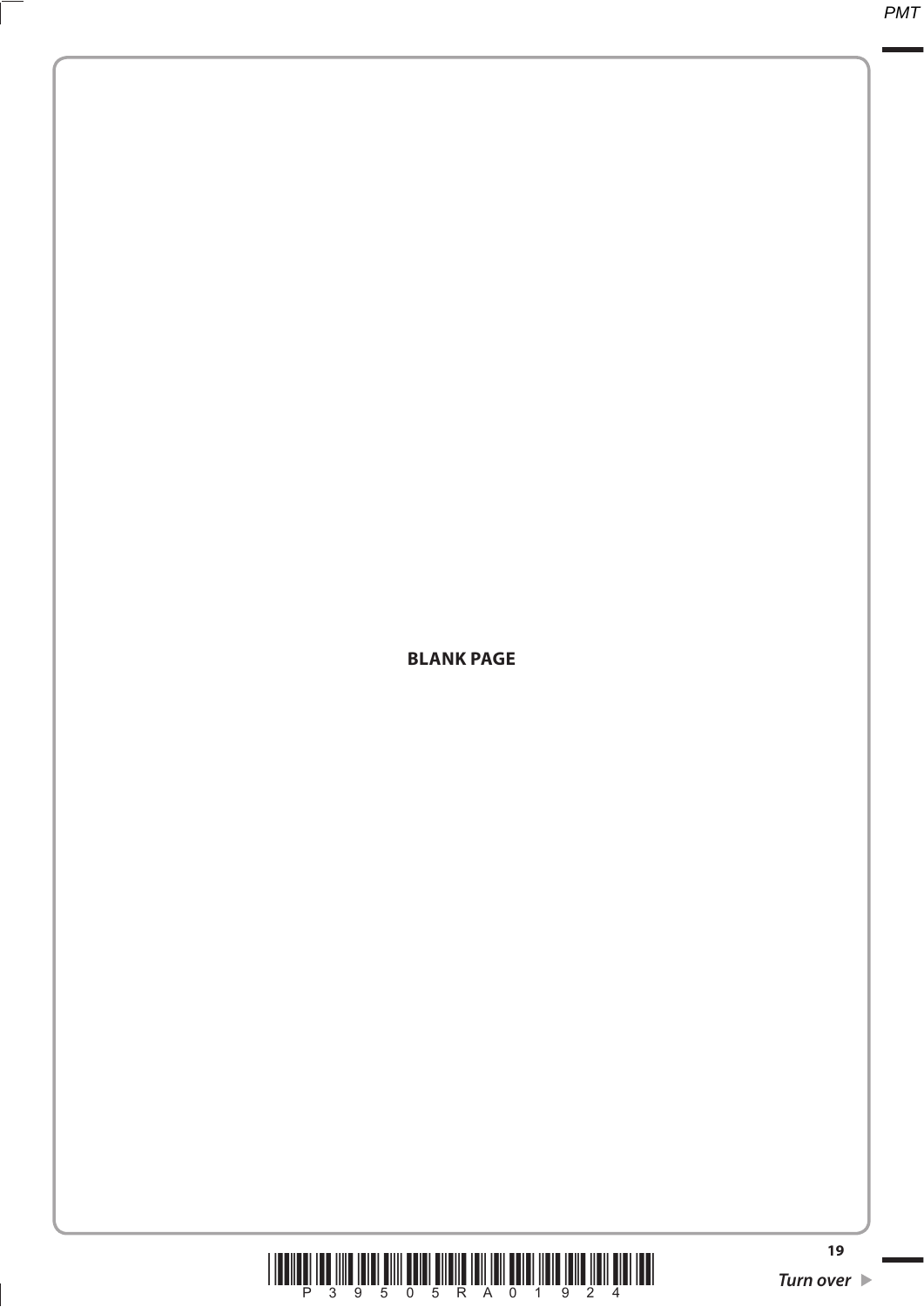| 7 |                                                                                                                       | Infection with human immunodeficiency virus (HIV) can lead to the condition known<br>as AIDS. In this condition, part of the immune system is destroyed. |                                                                      |     |  |  |  |
|---|-----------------------------------------------------------------------------------------------------------------------|----------------------------------------------------------------------------------------------------------------------------------------------------------|----------------------------------------------------------------------|-----|--|--|--|
|   | (a) The genetic material in HIV consists of two strands of RNA.                                                       |                                                                                                                                                          |                                                                      |     |  |  |  |
|   | Place a cross $\boxtimes$ in the box next to the term used to describe each of the sub-units<br>in a molecule of RNA. |                                                                                                                                                          |                                                                      |     |  |  |  |
|   | X                                                                                                                     |                                                                                                                                                          | A amino acid                                                         |     |  |  |  |
|   | $\boxtimes$                                                                                                           |                                                                                                                                                          | <b>B</b> inorganic phosphate                                         |     |  |  |  |
|   | $\times$                                                                                                              |                                                                                                                                                          | C nucleotide                                                         |     |  |  |  |
|   | $\times$                                                                                                              |                                                                                                                                                          | <b>D</b> saccharide                                                  |     |  |  |  |
|   |                                                                                                                       |                                                                                                                                                          | (b) (i) Name two types of cell that HIV enters in the immune system. | (2) |  |  |  |
|   |                                                                                                                       |                                                                                                                                                          |                                                                      |     |  |  |  |
|   |                                                                                                                       |                                                                                                                                                          | (ii) Explain how HIV is able to enter these cells.                   | (3) |  |  |  |
|   |                                                                                                                       |                                                                                                                                                          |                                                                      |     |  |  |  |
|   |                                                                                                                       |                                                                                                                                                          |                                                                      |     |  |  |  |
|   |                                                                                                                       |                                                                                                                                                          |                                                                      |     |  |  |  |
|   |                                                                                                                       |                                                                                                                                                          |                                                                      |     |  |  |  |
|   |                                                                                                                       |                                                                                                                                                          |                                                                      |     |  |  |  |
|   |                                                                                                                       |                                                                                                                                                          |                                                                      |     |  |  |  |
|   |                                                                                                                       |                                                                                                                                                          |                                                                      |     |  |  |  |
|   |                                                                                                                       |                                                                                                                                                          |                                                                      |     |  |  |  |
|   |                                                                                                                       |                                                                                                                                                          |                                                                      |     |  |  |  |
|   |                                                                                                                       |                                                                                                                                                          |                                                                      |     |  |  |  |
|   |                                                                                                                       |                                                                                                                                                          |                                                                      |     |  |  |  |
|   |                                                                                                                       |                                                                                                                                                          |                                                                      |     |  |  |  |
|   |                                                                                                                       |                                                                                                                                                          |                                                                      |     |  |  |  |
|   |                                                                                                                       |                                                                                                                                                          |                                                                      |     |  |  |  |
|   |                                                                                                                       |                                                                                                                                                          |                                                                      |     |  |  |  |
|   | 20                                                                                                                    |                                                                                                                                                          |                                                                      |     |  |  |  |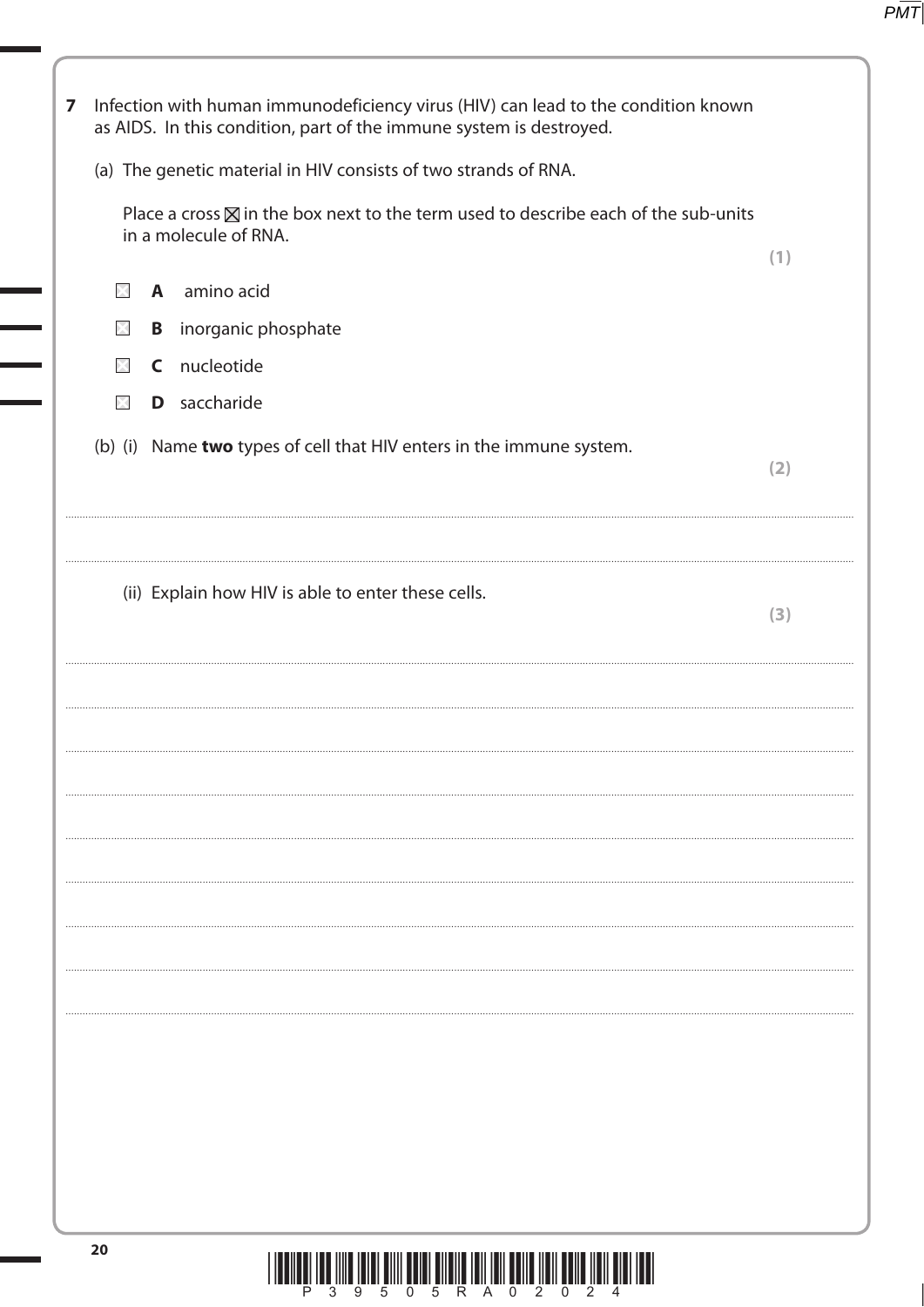| may lead to the death of the patient. | (6)                               |  |
|---------------------------------------|-----------------------------------|--|
|                                       |                                   |  |
|                                       |                                   |  |
|                                       |                                   |  |
|                                       |                                   |  |
|                                       |                                   |  |
|                                       |                                   |  |
|                                       |                                   |  |
|                                       |                                   |  |
|                                       |                                   |  |
|                                       |                                   |  |
|                                       |                                   |  |
|                                       |                                   |  |
|                                       |                                   |  |
|                                       |                                   |  |
|                                       |                                   |  |
|                                       |                                   |  |
|                                       |                                   |  |
|                                       |                                   |  |
|                                       |                                   |  |
|                                       |                                   |  |
|                                       |                                   |  |
|                                       |                                   |  |
|                                       | (Total for Question 7 = 12 marks) |  |
|                                       |                                   |  |
|                                       |                                   |  |
|                                       |                                   |  |
|                                       |                                   |  |
|                                       |                                   |  |
|                                       |                                   |  |
|                                       |                                   |  |

 $\overline{\phantom{0}}$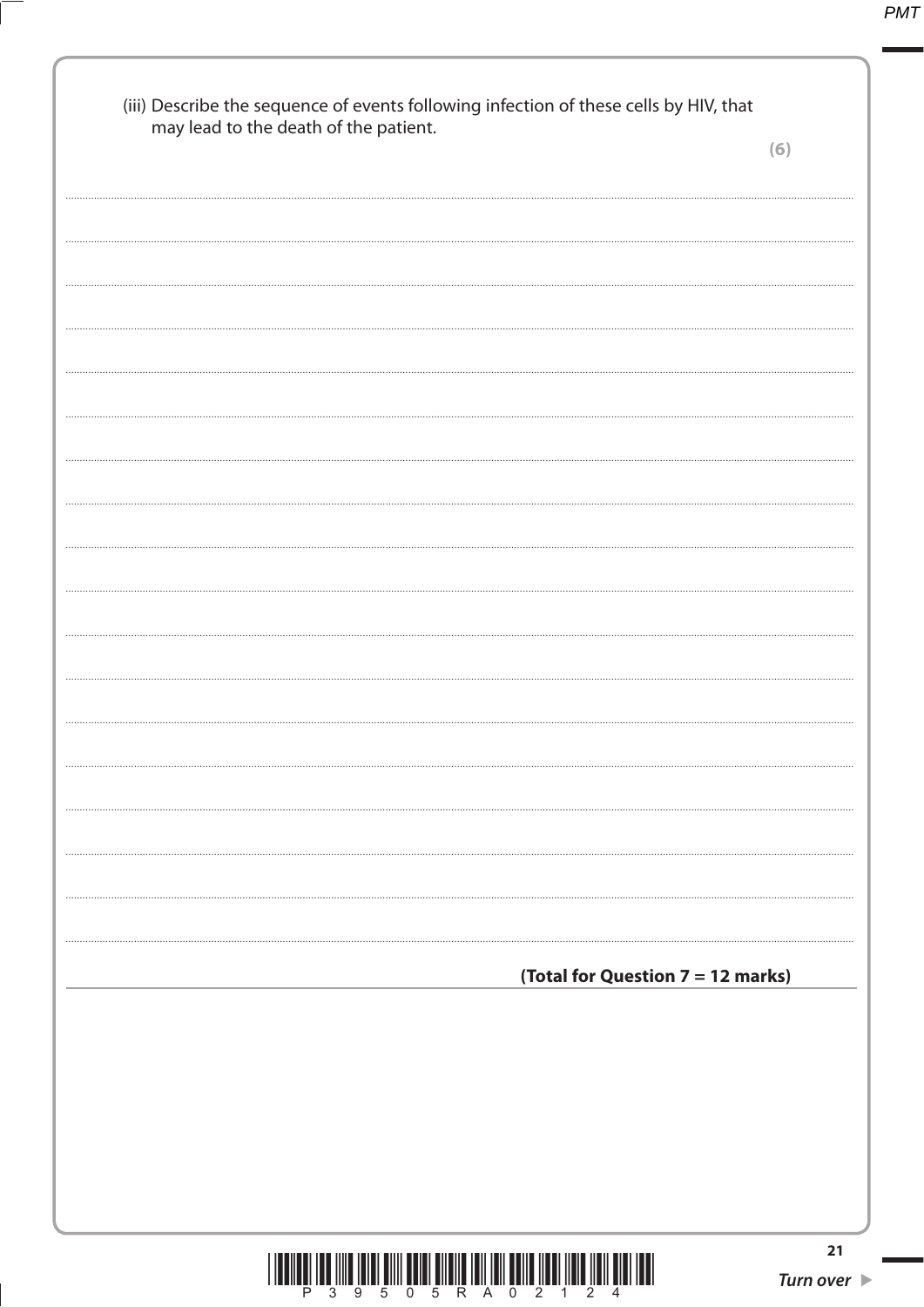(a) The table below describes some features of the lymphocytes that are involved in 8 the immune system.

Place a tick  $(\checkmark)$  in the appropriate column to indicate whether the description is true or false.

 $(4)$ 

| <b>Description</b>                                             | True | <b>False</b> |
|----------------------------------------------------------------|------|--------------|
| B and T cells are formed in the bone marrow                    |      |              |
| B cells stimulate T cells to produce clones of<br>memory cells |      |              |
| T helper cells produce chemicals that destroy<br>pathogens     |      |              |
| B and T cells are able to form clones by mitosis               |      |              |

(b) A sample of blood was taken from a person with a bacterial infection. The photograph below shows some of the cells in this blood sample.



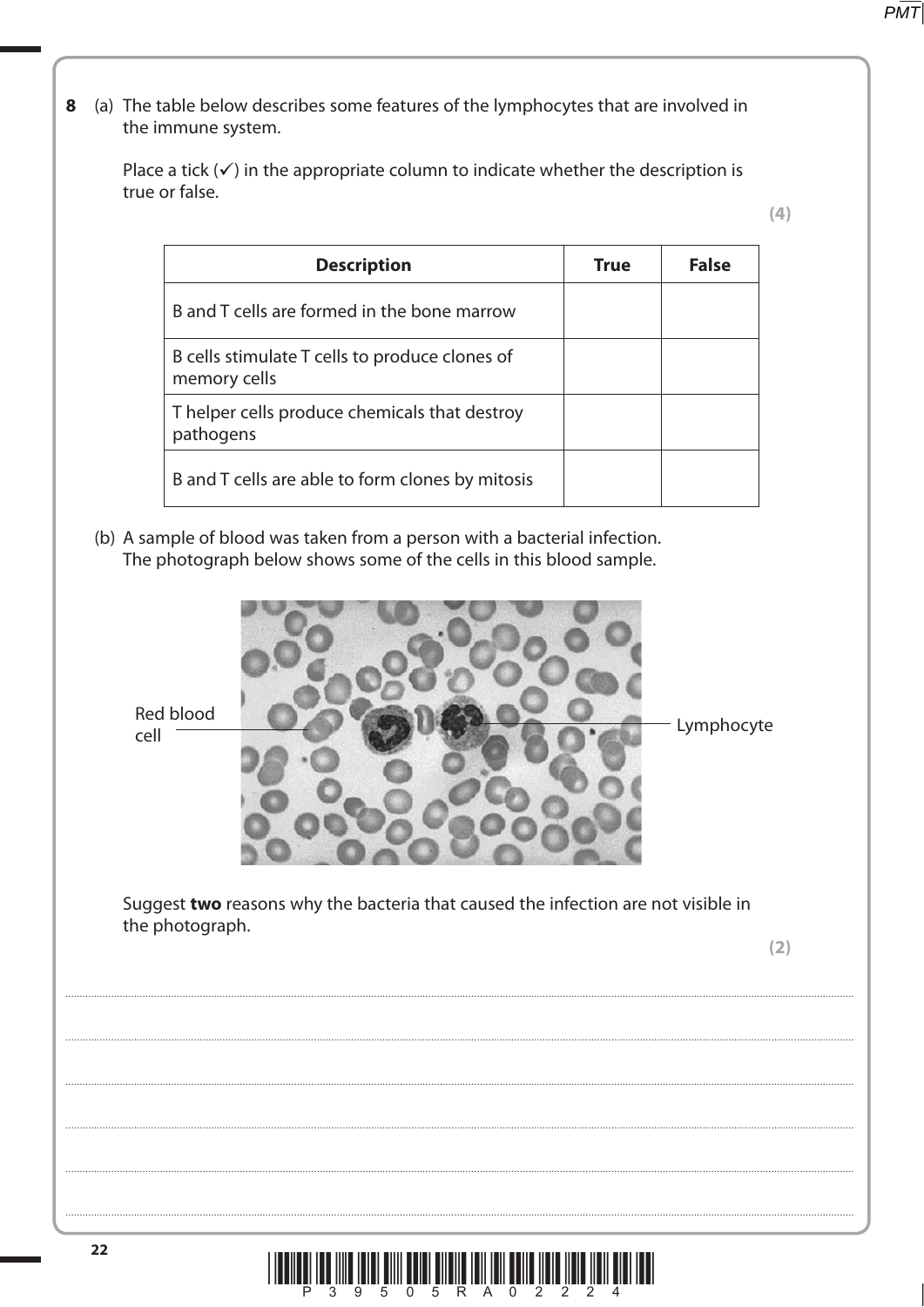| (c) Suggest how a further sample of blood, taken a few days later, might differ from<br>the one shown in the photograph, in each of the following circumstances.<br>Give a reason for each answer. |     |
|----------------------------------------------------------------------------------------------------------------------------------------------------------------------------------------------------|-----|
| (i) If the person is treated with antibiotic drugs.                                                                                                                                                |     |
|                                                                                                                                                                                                    | (2) |
|                                                                                                                                                                                                    |     |
|                                                                                                                                                                                                    |     |
|                                                                                                                                                                                                    |     |
|                                                                                                                                                                                                    |     |
|                                                                                                                                                                                                    |     |
|                                                                                                                                                                                                    |     |
|                                                                                                                                                                                                    |     |
|                                                                                                                                                                                                    |     |
|                                                                                                                                                                                                    |     |
|                                                                                                                                                                                                    |     |
|                                                                                                                                                                                                    |     |
|                                                                                                                                                                                                    |     |
|                                                                                                                                                                                                    |     |
| (ii) If the person is given a placebo.                                                                                                                                                             |     |
|                                                                                                                                                                                                    | (2) |
|                                                                                                                                                                                                    |     |
|                                                                                                                                                                                                    |     |
|                                                                                                                                                                                                    |     |
|                                                                                                                                                                                                    |     |
|                                                                                                                                                                                                    |     |
|                                                                                                                                                                                                    |     |
|                                                                                                                                                                                                    |     |
|                                                                                                                                                                                                    |     |
|                                                                                                                                                                                                    |     |
|                                                                                                                                                                                                    |     |
|                                                                                                                                                                                                    |     |
|                                                                                                                                                                                                    |     |
|                                                                                                                                                                                                    |     |
|                                                                                                                                                                                                    |     |
| (Total for Question 8 = 10 marks)                                                                                                                                                                  |     |
|                                                                                                                                                                                                    |     |
| <b>TOTAL FOR PAPER = 90 MARKS</b>                                                                                                                                                                  |     |
|                                                                                                                                                                                                    |     |
|                                                                                                                                                                                                    |     |
|                                                                                                                                                                                                    |     |
|                                                                                                                                                                                                    |     |
|                                                                                                                                                                                                    |     |
|                                                                                                                                                                                                    |     |

 $\overline{\phantom{0}}$